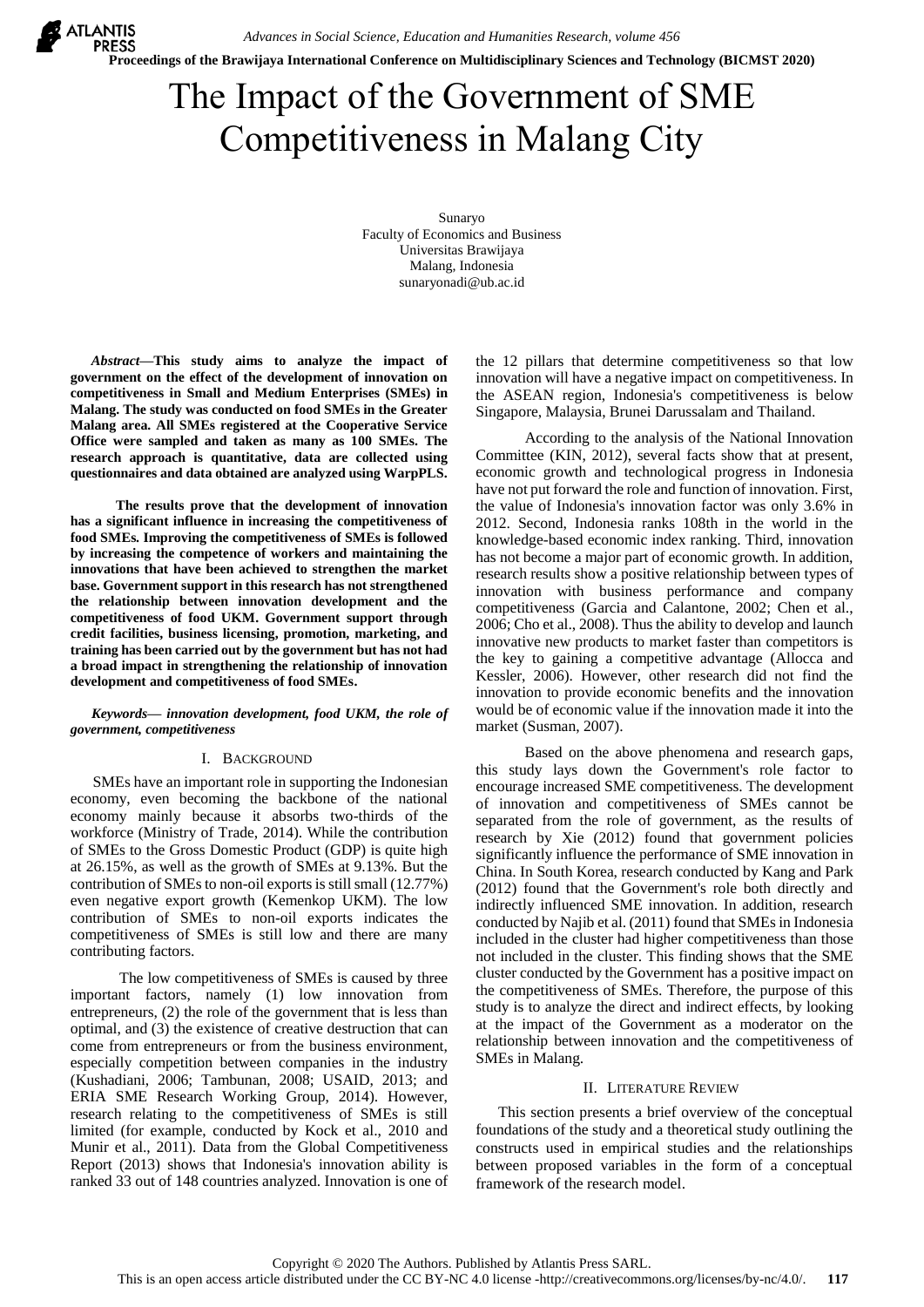## *A. Competitiveness Theory*

The theory of competitiveness actually starts from the theory of Merkantilism in the 16th century, then followed by many economic models, including Adam Smith's Absolute Excellence Theory, Comparative Advantage from David Ricardo, Theory of Proportion of Use of Production Factors from Heckscher and Ohlin or abbreviated HO theory (Cho and Moon, 2002).

 Porter conducted a four-year study of ten main countries in trade and 100 industries with the aim of investigating why a country gained a competitive advantage in a particular industry and its implications for corporate strategy and the national economy. Porter concluded that there were four determinants of competitiveness, namely (1) factor conditions, (2) demand conditions, (3) related industries and supporting industries, and (4) corporate strategy, structure, and competition. The four success factors for competitiveness are a system, known as the Diamond Porter Model (Porter, 1985). The Porter model extended above is also still limited to developed countries and is not suitable for developing countries. For this reason, Cho and Moon (1998) develop a model that emphasizes human factors and different types of physical factors in explaining the competitiveness of a country that is expected to apply to developing countries. Human factors include workers, politicians / bureaucrats, entrepreneurs, and professionals. Physical factors include resources that are gifts, domestic demand, related and supporting industries, and the business environment and opportunities as external factors.

 Ambastha and Momaya (2012) state that productivity is often called a good indicator that represents a measure of a company's competitiveness in the long run. Porter (1990) defines competitiveness at the company level as productivity growth reflected by low costs or product differentiation that leads to premium prices. The highest productivity of the company, industry, or nation is said to be the most competitive (McKee and Sessions-Robinson, 1989). Likewise Schwab (2013) in the Global Competitiveness Report 2013-2014 defines sustainable competitiveness as "a set of institutions, policies and factors that make a nation remain productive in the long run while ensuring social sustainability and environmental sustainability".

#### *B. Innovation Theory*

Innovation is defined by Schumpeter as new or updated products, production techniques, organizational structure, new market discoveries, and new input factors of production (Forsman and Temel, 2011). Greenacre et al. (2012) states that innovation theory is not rooted in a particular school of thought, but is derived from a variety of academic disciplines and research. One of the disciplines that can be used to explain innovation is economics and society which are the basis of entrepreneurship, as expressed by Drucker (1985). Innovation is also seen as a method for producing something. Therefore, innovation is defined as a new way to apply existing science and technology into a product or production process (Law Number 18 of 2002).

 Barney (2001) reviews the theoretical framework he proposes, comparing his theoretical framework (RBV) with Structure-Conduct-Performance (SCP-based theory). The theoretical framework of the RBV received support from Crook et al. (2008) and have been used extensively in the fields of management and marketing (Kozlenkova et al.,

2014). In contrast, the theoretical framework of the RBV gets criticism from Priem and Butler (2001) and Akio (2005). Priem and Butler's (2001) criticism of the RBV is related to seven things. First, tautologically Barney's explanation of resources and competitiveness is like a circle so that it is not operationally valid. That Barney defines competitiveness as a value creation strategy based on resources, characterized by something valuable. Second, Barney's perspective is not a company theory because it does not meet the conditions for generalizing empirical content. Third, the shape or composition of different resources can produce the same value for the company and thus does not become a competitive advantage. Fourth, the role of the product market is not developed in Barney's argument. Fifth, the limited focus of discussion on capabilities. Sixth, a causal relationship, such as the relationship of a company's success with typical resources, is not thoroughly discussed. Seventh, RBV has limited prescriptive implications.

 While Akio (2005) criticizes the RBV in three ways. First, from a static point of view, the concept of valuable and rare resources does not meet the conditions for gaining competitive advantage. Akio argues that (a) the investment needs to develop resources and the demand side characteristics that should evaluate these resources are outside the RBV analysis framework; (b) after paying for all factors of production, no competitive advantage is left for the company regardless of whether the company has scarce or no resources. All rare resources should be valuable to their owners. Conversely, from a dynamic perspective, there is a possibility of competitive advantage sourced from imperfect factor markets within the RBV framework. Different companies and owners of different factors of production will have different expectations about the value that will come from these resources, thereby creating market imperfections. Therefore, different perceptions about resources will produce competitive advantage. This indicates that the ability of entrepreneurs lies in finding ways to create real economic value with their resources in ways that no one else does.

 Second, Akio's criticism of the RBV is about the relationship between resources, capabilities, and entrepreneurial abilities. According to Akio, the main source of competitive advantage does not only depend on the heterogeneity of resources and capabilities, but also on the perception of entrepreneur heterogeneity. Entrepreneurial capabilities enable capabilities to be carried out in line with the entrepreneur's vision or strategy, capabilities allow resources to be used, and opportunities to increase output. With such a relationship, it can be concluded that the objective of the company's strategy is the function of a company to obtain entrepreneurial rent utilizing factor market imbalances through company-specific capabilities and resources and resources directed by entrepreneurial abilities.

 Third, Akio suggests two ways to create entrepreneurial rent, namely entrepreneurial authority (entrepreneurial arbitrage) and entrepreneurial innovation. Entrepreneurial innovation is an innovation to realize a future value system through a combination of new resources at the moment, while arbitration only takes advantage of opportunities that are not used in the current market.

 This theory begins with the assumption that company resources can be heterogeneous and immobile (heterogeneous and immobile). That not all companies have the potential to achieve sustainable competitive advantage. To have this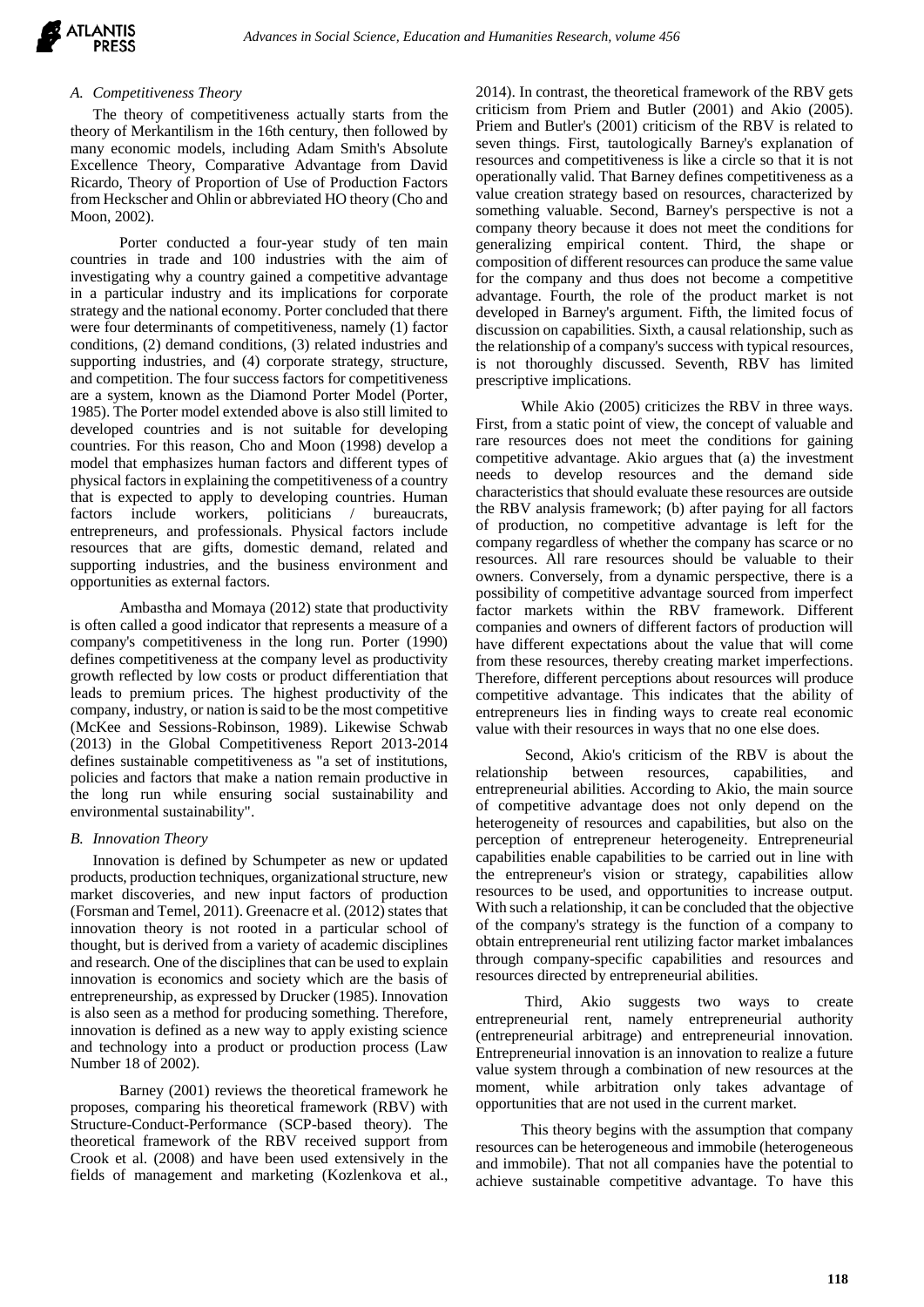potential, resources must have four characteristics: (a) valuable / valuable, in the sense that these resources take advantage of opportunities and / or neutralize threats in the corporate environment; (b) rarely between current and potential competition; (c) cannot be fully replicated, and (d) can be utilized by the company's organizational processes. The nature of company resources can be considered as an indicator of heterogeneity and immovability of resources and the benefits of company resources in creating sustainable competitive advantage.

 Research Markman et al. (2005) analyze the speed of innovation as a bound variable in the context of technology commercialization, the result is that acceptance of licenses and entrepreneurial activities is clearly different from the competitiveness of food SMEs. The concept of speed of innovation was also researched by Chen et al. (2012) as one of the independent variables that influences the success of new product development. But the object of research is the manufacturing industry in the United States. This study places the speed of innovation as an independent variable with the output of innovation, namely the competitiveness of food SMEs as the dependent variable.

 Cho, Leem & Shin's (2008) research on the relationship between innovation and competitiveness and performance in the manufacturing industry in Korea. The manufacturing industry, although on a SME scale, has different characteristics from food SMEs. Najib, Kiminani & Yagi's (2011) research on the competitiveness of food processing Small and Medium Industries (IKM) in Indonesia but analyzed it from the location or cluster aspect. Likewise, the research of Baregheh et al. (2012) about innovation and food sector SMEs in the United Kingdom. In addition to different contexts, this latest study analyzes the level and type of innovation that supports the orientation of innovation or organizational innovation, not analyzing the speed of innovation. Thus, there is a research gap on the speed of innovation in food SMEs in developing countries such as Indonesia.

## *C. Government's Role*

The right role for the government in increasing the competitiveness of SMEs is as a catalyst in strengthening or encouraging companies to improve competitive performance (Porter, 1985). The same thing was also stated by Osborne and Gaebler (1992) that there are 10 principles that need to be done in transforming the practice of government administration with an entrepreneurial spirit. The first principle is "Catalytic Government: Steering rather than Rowing" (Catalyst Government: acts more as a controller than as an implementer). The role of the government is more as a facilitator than directly carrying out all operational activities. The role as a catalyst confirms the position of the government's role as a moderating effect of the speed of innovation development on the competitiveness of food SMEs.

 The government plays an important role through various policies or programs in facilitating the development of SMEs (www.depkop.go.id). The Indonesian government's policies and strategies are carried out in the following ways: (1) developing SMEs to support significant contributions to economic growth, job creation, and increasing competitiveness as well as encouraging people to increase their incomes, especially those with low income; (2)

strengthening institutions by applying the principles of good governance; (3) expanding and increasing the spirit of entrepreneurship to drive growth, increase exports, and create employment opportunities; (4) increasing collaboration between educated and skilled workforce through technology adoption; (5) developing SMEs to enhance their role in the process of industrialization, technology transfer and capacity building; (6) integrating business development in the context of regional development, in line with the character of entrepreneurs and business potential in each region; and (7) developing SMEs to play a role as providers of products (goods and services) to be more able to compete with imported products.

 The government also has the role of accelerating innovation through collaboration with SMEs and universities. The results of the research by Zhang and Yin (2012) show that research collaboration between SMEs, universities, and the government has a positive impact on the speed of innovation in China. It was explained that the Chinese government offered a variety of policies and funds to SMEs, but scientists lacked sufficient attention to develop innovations for SMEs. Research results in China also found that government policies have a positive impact on innovation performance (Xie, 2012).

 One measure of innovation is research and development (Reseach and Development, R&D) activities that can be carried out by companies or research institutions through government support. Korean government support through the provision of funds (funding) both directly and indirectly affects the innovation of SMEs through internal research stimulation of SMEs and research collaboration from upstream to downstream (Kang and Park, 2012). Doh and Kim (2014) also found a positive relationship between the support of technological development by the Korean Government with the acquisition of patents and the registration of new designs for SMEs. Specifically, Jiao et al. (2015) found that government ownership in a company positively moderated the relationship between the local legal environment and technological innovation. However, government ownership negatively moderates (weakens) the relationship between the local legal environment and management innovation. It was also found that government ownership negatively moderates the relationship between government effectiveness and management innovation.

 Small and medium businesses face the conditions of a very dynamic and complex technological environment, which is shown among others by the shorter life cycle of a product. The results of the study of Cruz-Conzales et al. (2015) shows the dynamics of the technological environment negatively moderates the impact of expanding the search for external innovations on company performance. That is, the dynamics of the technological environment weaken the impact of the widespread search for external innovation on company performance. Conversely, the dynamics of the technological environment positively moderate or strengthen the impact of the depth of the search for external innovation on company performance. One indicator used by Cruz-Conzales et al. (2015) is the role of government. Thus it can be said that if the government intensively or deeply conducts empowerment policies and programs to improve SME innovation, it will improve the performance and competitiveness of SMEs.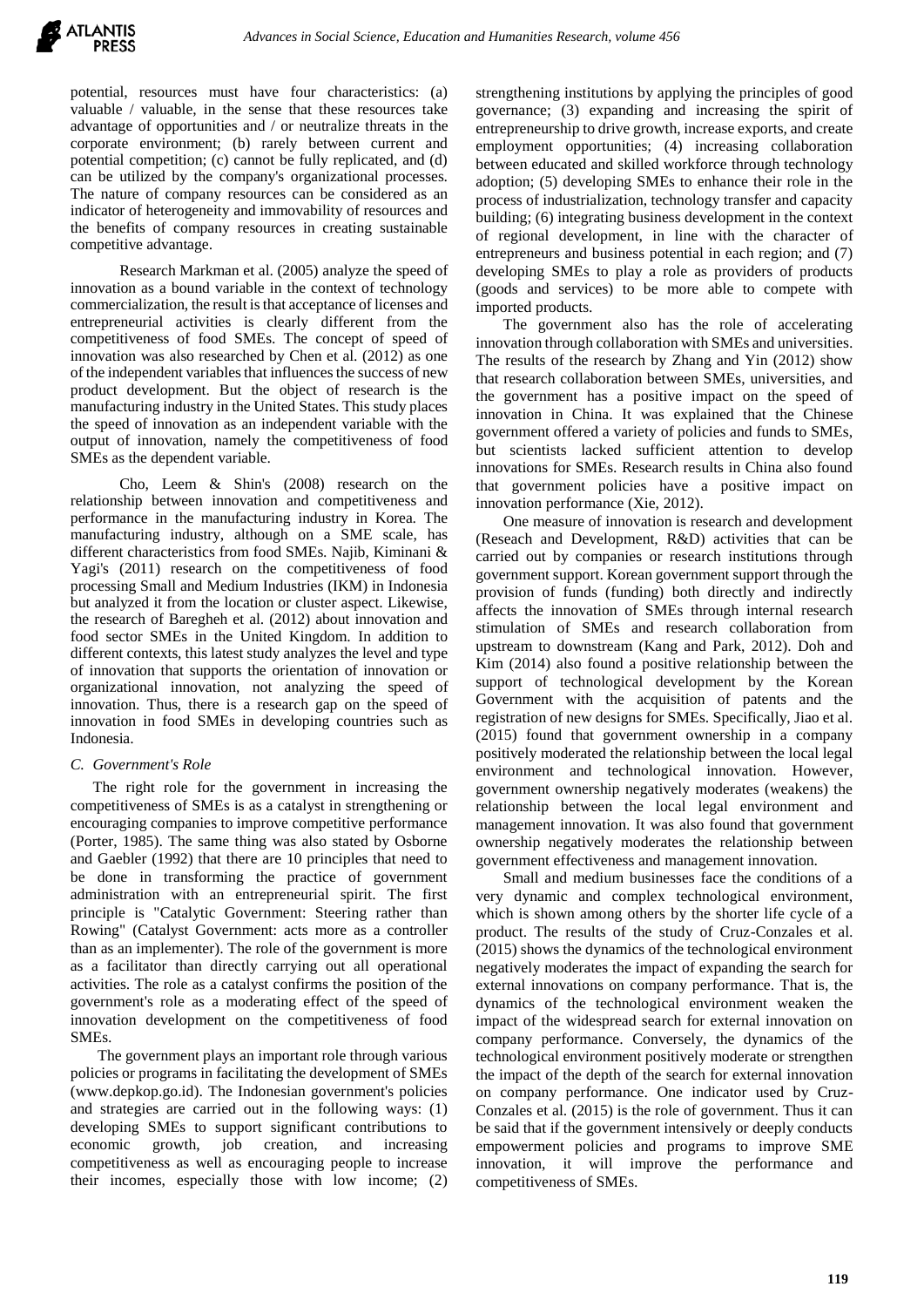Based on the problems and description above, it can be concluded that government support is a moderation between the speed of innovation development and the competitiveness of companies. Overall, the relationship between the speed of innovation development with competitiveness and government support as moderation in food SMEs can be illustrated as in Figure 1.



Figure 1: Research Conceptual Framework Model

#### III. RESEARCH METHODS

The population in this study were all food SMEs registered at the Office of Cooperatives and SMEs in the Greater Malang area, namely Malang City, Malang Regency, and Batu City. Limitation of UKM refers to the Central Statistics Agency (BPS) and Law Number 20 Year 2008 concerning Micro, Small and Medium Enterprises, namely "Small Business is a business with a workforce of 5-19 people and Medium Business with a workforce of 20- 99 people ".

 Samples in this study were taken as many as 161 respondents based on data from the Office of Cooperatives and SMEs in the Greater Malang area, the number of registered SMEs were 533 units and those included as food SMEs were only 171 business units, consisting of 149 small businesses and 12 medium businesses. Therefore, all 161 food SMEs listed were sampled. The sampling technique in this study is the census approach to all food SMEs registered in the Greater Malang area, while the data collection is done by survey and interview methods using questionnaires.

 Data analysis in this research uses Partial Least Square (PLS) which is a variance-based structural equation modeling (SEM), with WarPLS 5.0 software. The evaluation of the PLS model in this study includes: (1) examination of the overall measure of fit model and (2) measure of fit measurement model that aims to examine whether the research instrument is valid and reliable in explaining or reflecting latent variables. Measurement of latent variables with indicators that are reflective so that the evaluation of the measurement model can be done by looking at the value of convergent validity, discriminant validity, and composite reliability

#### IV. RESULT AND IMPLICATIONS

#### *A. Characteristics of Respondents*

Respondents in this study are the owners of food SMEs in the Greater Malang area who are directly involved in the business operational process. Characteristics of the respondents aim to describe the characteristics of the owner and manager of food SMEs according to gender, age and education.

 Respondents by sex were mostly female at 57.1% compared to men at 42.9%. This fact shows that more women are involved in food UKM in Malang. This is driven by several factors, including the general SME food production process and sales carried out at home so it is possible for women to do it. In addition, women can also perform other dual roles in the household.

 Respondents according to age, mostly young people, between 30-45 (56.6%), young age makes it possible to innovate or adopt innovations in developing more creative businesses. This finding is supported by Binnewies et al. (2008) found that age was positively related to the idea of creativity at work with high supervision in the case of hospital nurses, conversely negatively related to the idea of creativity at work with low supervision. Similarly, Sari et al. (2009) found a negative relationship between age and adoption of innovation, this shows that young people are generally more innovative than those who are older.

 In addition to gender and age, the level of education is also part of the character of SMEs who participate in determining the success of a business, for example through innovation. Most of the respondents' education level (44.7%) is high school, second with 22.4% higher education graduates processed food entrepreneurs are expected to motivate educated unemployed. A high level of education enables the development and adoption of innovations thereby increasing the competitiveness of food SMEs. Some studies such as Sumarno (2010) found that the level of education had a positive and significant effect on technological innovation. Likewise Dewi (2013) found that the individual background of small entrepreneurs such as education had a significant effect on business development.

#### *B. Discussion*

 In general, it can be said that the structural model used in analyzing the data of this study is good, so it can be used to test the hypotheses proposed in this study. The Average Path Coefficient (APC) is significant at  $\alpha = 1\%$  indicating that the coefficient of the latent variable in the model is significant. Average R-Squared (ARS) is also significant at  $\alpha = 1\%$ , which indicates the exogenous latent variable used has a strong relationship with the endogenous latent variable. This is also strengthened by the large explanatory ability of the analyst model, which is shown by the large Tenenhaus GoF index ( $\geq$  0.36). Other indices also qualify, except the Average Full Collinearity VIF (AFVIF) is greater than the cut-off. The high value of AFVIF indicates full collinearity in each significant latent variable. Thus, it can be concluded that the overall model is acceptable for testing research hypotheses.

 The evaluation results of the model measurements are presented in Table 1 below, showing that the measurement model is valid because the outer loading of all the variables studied is greater than 0.70 and AVE is all greater than 0.50. Likewise for reliability, the measurement model can also be said to be reliable because the composite reliability and Cronbach Alpha values of all variables are greater than 0.70.

| Table 1. Evaluation of the Measure of Fit Measurement Model |  |
|-------------------------------------------------------------|--|
|-------------------------------------------------------------|--|

| $\alpha \nu \nu$<br>wicasure vi<br><br>. |  |  |  |  |  |  |
|------------------------------------------|--|--|--|--|--|--|
| .                                        |  |  |  |  |  |  |
|                                          |  |  |  |  |  |  |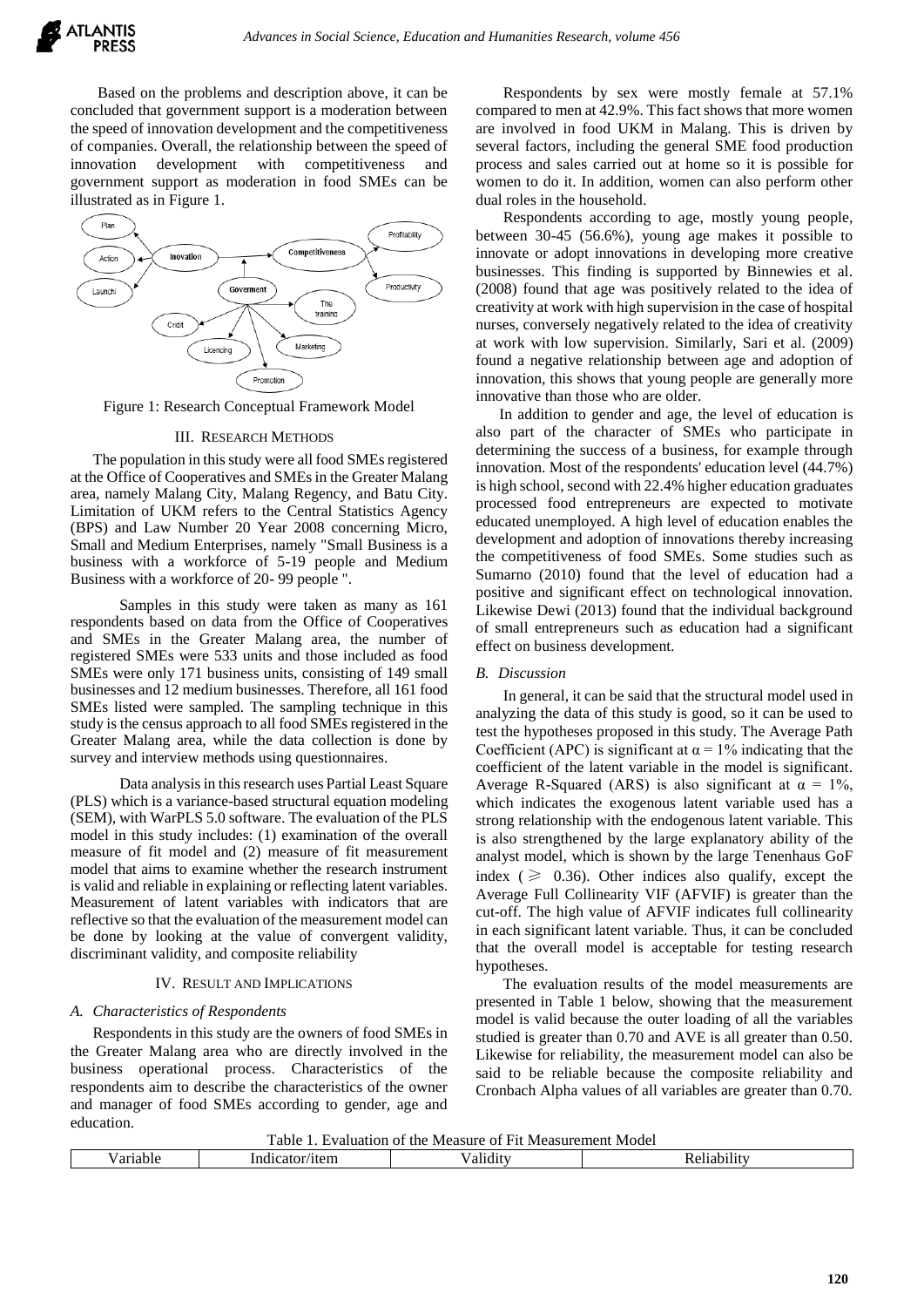

|                           |                                                 | Loading outer | <b>AVE</b> | Composite<br>Reliability | Cronbach Alpha |
|---------------------------|-------------------------------------------------|---------------|------------|--------------------------|----------------|
| Innovation<br>Development | <b>Innovation Development</b>                   | 0.843         | 0.738      | 0.879                    | 0,832          |
| Peran Pemerintah<br>(PP)  | a. Providing credit facilities<br>for food SMEs | 0,877         | 0.797      | 0,817                    | 0,854          |
|                           | b. business licensing                           | 0.914         | 0.837      | 0.910                    | 0.787          |
|                           | c. Involve in promotional<br>activities         | 0.802         | 0.815      | 0.829                    | 0.875          |
|                           | d. Providing marketing<br>tools                 | 0.872         | 0.792      | 0.875                    | 0.778          |
|                           | e. Provide training to<br><b>SMEs</b>           | 0.801         | 0,822      | 0.957                    | 0,952          |
| competitiveness           | a. Profitability                                | 0,872         | 0,788      | 0,923                    | 0,857          |
|                           | b. Produktivity                                 | 0.867         | 0.775      | 0.912                    | 0.847          |

While the results of data analysis both the coefficient of influence or indirect between variables are presented in Table  $\mathcal{L}$ 

Table 2. Path coefficients Effect of Speed of Innovation Development on Food SME Competitiveness with the Government's Role as Moderation.

| Variable    |               | Coef | p   | Ket       |
|-------------|---------------|------|-----|-----------|
| Independent | Dependent     |      |     |           |
| Innovation  | competitivene | 0.27 | 0.0 | Significa |
| Developme   | SS            |      |     | nt        |
| nt          |               |      |     |           |
| Government  |               | 0.11 | 0.1 | $No-$     |
| (Moderator) |               |      |     | Significa |
|             |               |      |     | nt.       |

The results showed that innovation has a significant and positive influence on the competitiveness of food SMEs in Malang. This means that SMEs that develop innovation will gain higher profits and productivity, so that they will also strengthen the competitiveness of SMEs. Most of the innovations produced by food UKM in Malang are product innovation types namely taste, packaging, price and shape. Process innovation is still limited, for example by food SMEs in the form of sun-drying using a plastic cover system and gauze-based. In addition, SMEs innovate processes to save electricity on the use of water to clean raw materials before slicing. In addition to process innovation, SMEs carry out business innovation and also do marketing with a consensus system with other retail stores.

 The results of this study are supported by research by Huang et al, 2002, which states that the modern business environment and rapid technological change, customer demand and business practices cause product life cycles to be shorter, this puts pressure on organizations, including food SMEs, to innovate more effectively and efficiently. Effective and efficient innovations are innovations that provide economic benefits. Innovation will be of economic value if the innovation produced successfully enters the market (Susman, 2007). Therefore, the development of innovation is a key success factor (Love and Roper, 2007). The development of innovations based on the results of interviews, is also influenced by the characteristics of entrepreneurs. This is consistent with Dewi's research (2013), finding that the characteristics of entrepreneurs or small and medium business owners, at the same time acting as

managers, have a significant influence on business development.

 The role of SMEs is very large on the national economy, so the role of government is needed to empower SMEs. The role of the government is normatively regulated in Law Number 20 Year 2008 concerning Micro, Small and Medium Enterprises. However, the results of this study (Table 2) show no significance, this is also supported by the respondents' assessment in facilitating the development of innovations to improve the competitiveness of food SMEs in Malang, which is still weak when viewed from the mean score (3.75). In addition, 35.4% (owners of food SMEs strongly disagree, disagree, and do not think about the role of the government in strengthening the development of innovations to improve the competitiveness of food SMEs. This fact indicates that the role of government through policies related to the business climate and business development has not yet given a wide impact on the speed of innovation development to improve the competitiveness of food SMEs This fact proves that the role of the government is still weak in growing the business climate and in business development, so that it does not accelerate the development of food SME innovations. business processes are considered to be not easy and expensive and unclear, marketing facilities and infrastructures including market information provided by the government have not been evenly distributed and have not yet benefited most food SMEs, as well as trade promotions are limited to UKM that has access to the government. The training provided to SMEs is also considered limited by ineffective methods. Training should be through practice not lecture. The Integrated Business Services Center (PLUT) has not yet carried out its main duties and functions properly in serving the needs of SMEs both technically as well as business management and marketing services.

 Furthermore, the results of this study also prove the suitability of company capability theory by Krajewski and Ritzman (2005), Krajewski, Ritzman and Malhotra (2013) with food SMEs. Krajewski and Ritzman (2005) and Krajewski, Ritzman and Malhotra (2013) suggested four determinants of competitive capability, namely cost, quality, time, and flexibility. Operational activities that support the development of product innovation are activities or processes aimed at achieving integration between management functions and the involvement of external parties in the product development process. According to Mankiw, 2007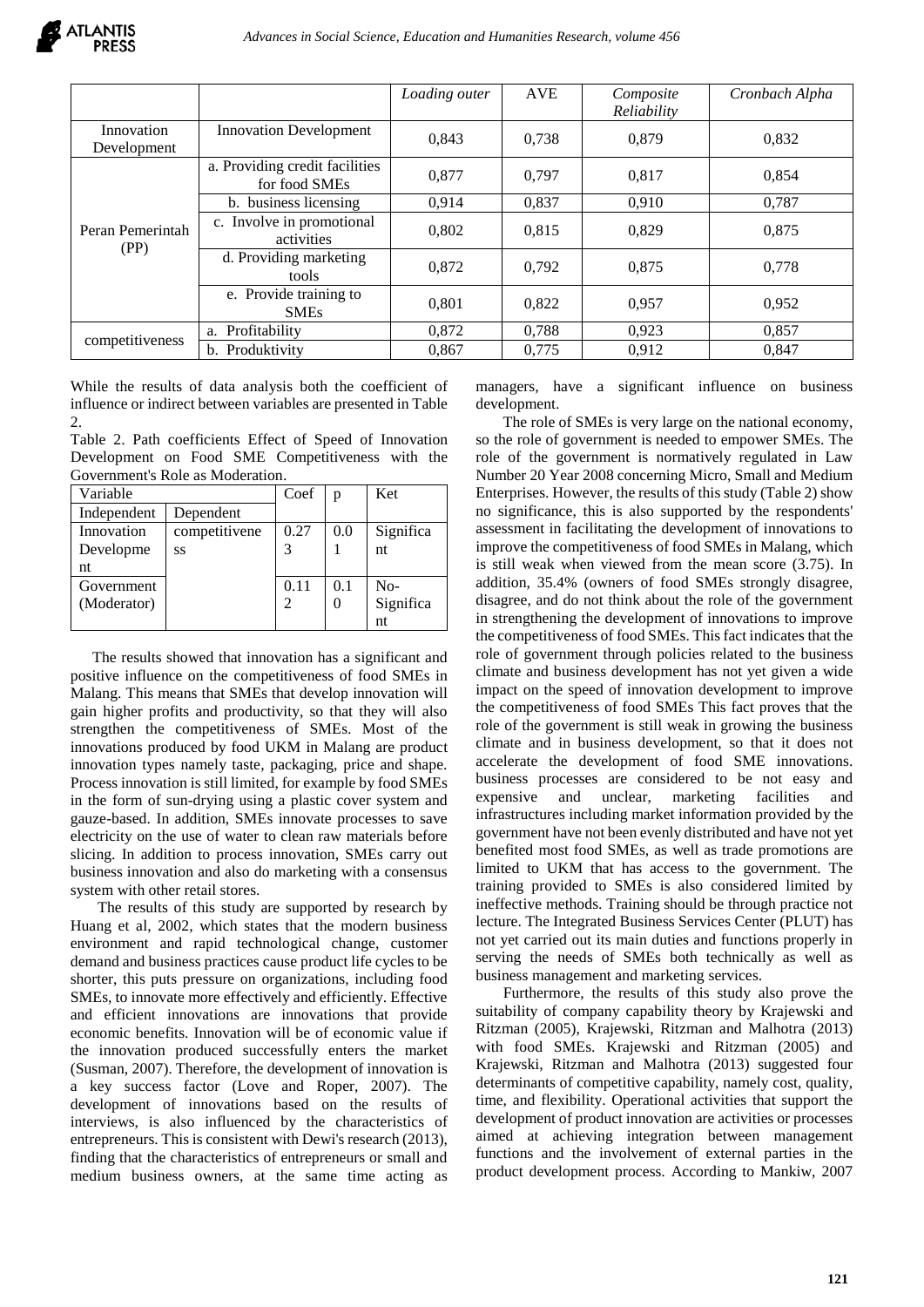

the Government has an important role in intervening in the market to provide optimal results, this means it becomes one of the economic principles that the Government can improve market outcomes. However, the results of this study indicate that the role of the Government as a moderating relationship between innovation and the competitiveness of SMEs (food) has no significant effect, meaning that there is not enough evidence that the government's role is to strengthen the development of innovations in increasing the competitiveness of SMEs (food) in Malang.

 The implications of this study are expected to provide additional knowledge about the development of innovation and competitiveness for SMEs in Malang. In addition, it is expected to also be able to contribute to increasing the competitiveness of SMEs, especially the food sector in Malang, through the development of innovation and increasing the role of the government in terms of facilitating licensing, credit facilities, training, promotion and marketing. The role of the government is not proven to strengthen the speed of innovation development to improve the competitiveness of food SMEs in Malang. The results of this study contributed in revealing that the role of government in the theory of competitiveness with the Nine Factor Model of Cho and Moon (1998) developed from Diamond Porter's (1985) theory does not apply to food SMEs in Malang. The government as a component of four human factors (workers, managers and professional engineers, entrepreneurs, and politicians and bureaucrats) is not strong enough evidence to be accepted as one of the determinants of the competitiveness of food SMEs in Malang. But the government has not played a significant role in increasing the competitiveness of food SMEs in Greater Malang due to, among others, the efforts made by the government that have not had a wide impact on SMEs and the components of the innovation ecosystem have not been integrated (KIN, 2012).

#### V. CONCLUSION

Based on the results and previous discussion, it can be concluded that government support through credit facilities, business licensing, promotion, marketing, and training has been carried out by the government but has not had a broad impact in strengthening the relationship of innovation development and competitiveness of food SMEs.

#### **REFERENCES**

- [1] Akio, T. 2005. The Critical Assessment of the Resource-Based View of Strategic Management. Ritsumeikan International Affairs, Vol. 3:  $125 - 150$ .
- [2] Alves, J., Marques, M.J., Saur, I., dan Marques, P.. 2007. Creativity and Innovation through Multidisciplinary and Multisectoral Cooperation. Journal of Creativity and Innovation Management, 16  $(1): 27 - 34.$
- [3] Allocca, M.A. dan Kessler, E.H. 2006. Innovation Speed in Small and Medium-Sized Enterprises. Creativity and Innovation Management, 15 (3): 279 – 295.
- [4] Ambastha, A. dan Momaya, K. 2012. Competitiveness of Firms: Review of Theory, Frameworks, and Models. Singapore Management Review, 26 (1): 45-61.
- [5] Baregheh, A., Rowley, J., Sambrook, S., dan Davies, D. 2012. Food Sector SMEs and Innovation Types. British Food Journal, 114 (11):  $1640 - 1653$ .
- [6] Baregheh, A., Rowley, J., Sambrook, S., dan Davies, D. 2012. Innovation in Food Sector SMEs. Journal of Small Business and Enterprise Development, 19 (2): 300 – 321.
- [7] Binnewies, C., Ohly, S., Niessen, C. 2008. Age and Creativity at Work: The Interplay between Job Resources, Age, and Idea Creativity. Journal of Managerial Psychology, 23 (4): 438-457.
- [8] BPS (Badan Pusat Statistik). 2009. Peraturan Kepala Badan Pusat Statistik Nomor 57 Tahun 2009 tentang Klasifikasi Baku Lapangan Usaha Indonesia. Jakarta, Badan Pusat Statistik.
- [9] BPS (Badan Pusat Statistik). 2014. Penduduk 15 Tahun Ke Atas Menurut Status Pekerjaan Utama Tahun 2004 – 2013: Sosial dan Kependudukan, Diunduh dari: http:www.bps.go.id/tab\_sub/view.php?kat=1&tabel=1&daftar=1&id\_ subyek=06&notab=3/ tanggal 13 Juni 2016.
- [10] Chen, J., Reilly, R.R., dan Lynn, G.S. 2012. New Product Developmnet Speed: Too Much of a Good Thing?, Journal of Production Innovation Management, 29 (2): 288 – 303.
- [11] Chen, Yu-Shan, Shyh-Bao Lai, dan Chao-Tung Wen. 2006. The Influence of Green Innovation Performance on Corporate Advantage in Taiwan. Journal of Business Ethics, 67: 331 – 339.
- [12] Cho, Yong Ju; Choon Seong Leem, dan Ki Tae Shin. 2008. The Relationships among Manufacturing Innovation, Competitiveness, and Business Performance in the Manufacturing Industries of Korea. International Journal of Advance Manufacturing Technology, 38: 840 – 850.
- [13] Cho, Dong-Sung dan Hwy-Chang Moon. 2002. From Adam Smith to Michael Porter: Evolution to Competitiveness Theory. New Jersey: World Scientific.
- [14] Crook, T.R., Ketchen, D.J., Combs, J.G., dan Todd, S.Y. 2008. Strategic Resources and Performance: A Meta-Analysis. Strategic Management Journal, 29: 1141-1154.
- [15] Cruz-Cpnzalez, J., Lopez-Saez, P., Navas-Lopez, J., dan Delgado-Verde, M. 2015. Open Search Strategies and Firm Performance: The Different Moderating Role of Technological Environmental Dynamism. Technovision,  $35: 32 - 45$ .
- [16]
- [17] Dewi, R.S. 2013. Karakteristik UKM Terhadap Perkembangan Usaha Pedagang di Pasar Tradisional (Studi Kasus pada Pedagang Sembako dan Snck di Pasar Peterongan). Jurnal Administrasi Bisnis, 2 (1): 29- 40.
- [18]
- [19] Drucker, P. F. 1985. Innovation and Entrepreneurship: Practice and Principles. New York: Harper & Row.
- [20] ERIA SME Research Working Group. 2014. ASEAN SME Policy Index 2014. Economic Research Institute for ASEAN and East Asia (ERIA) in cooperation with OECD.
- [21] Garcia, R. dan R. Calantone. 2002. A Critical Look at Technological Innovation Typology and Innovativeness Terminology: A Literature Review. Journal of Product Innovation Management, 19 (2): 110-132.
- [22] Jiao, H., Koo, C.H. dan Cui, Y. 2015. Legal Environment, Government Effectiveness and Firms' Innovation in China: Examining the Moderating Influence of Government Ownership. Technological Forecasting & Social Change, 96: 15 – 24.
- [23] Kang, K.N. dan Park, H. 2012. Influence of Government R&D Support and Inter-Firm Collaborations on Innovation in Korea Biotechnology SMEs. Technovation, 32: 68 – 78.
- [24] Kock, S., Nisuls, J. dan Soderqvist, A. 2010. Co-opetition: A Source of International Opportunities in Finnish SMEs. Competitiveness Review, 20: 111-125.
- [25] Kozlenkova, I.V., Samaha, S., dan Palmatier, R.W. 2014. Resource-Based Theory in Marketing. Journal of the Academy of Marketing Science, 42 (1): 1-21.
- [26] Krajewski, L.J, dan Larry P. Ritzman, 2005. Operations Management: Strategy and Analysis. New Jersey: Prentice-Hall International, Inc.
- [27] Krajewski, L.J., L.P. Ritzman, dan M.K. Malhotra. 2013. Operations Management: Processes and Supply Chains. Tenth Edition. Boston: Pearson.
- [28] Kushadiani, S.K. (Editor). 2006. Sistem Inovasi dan Daya Saing Industri: Tinjauan Konseptual dan Studi Kasus pada Industri Makanan. Jakarta: Lembaga Ilmu Pengetahuan Indonesia.
- [29] Mankiw, N.G. 2007. Principles of Economics. 5th Edition. New Jersey: Thompson South Western.
- [30] Markmann, G., Phan, H., Balkin, D., dan Gianiodis, P. 2005. Entrepreneurship and University Based Technology Transfer. Journal of Business Venturing, 20: 241-264.